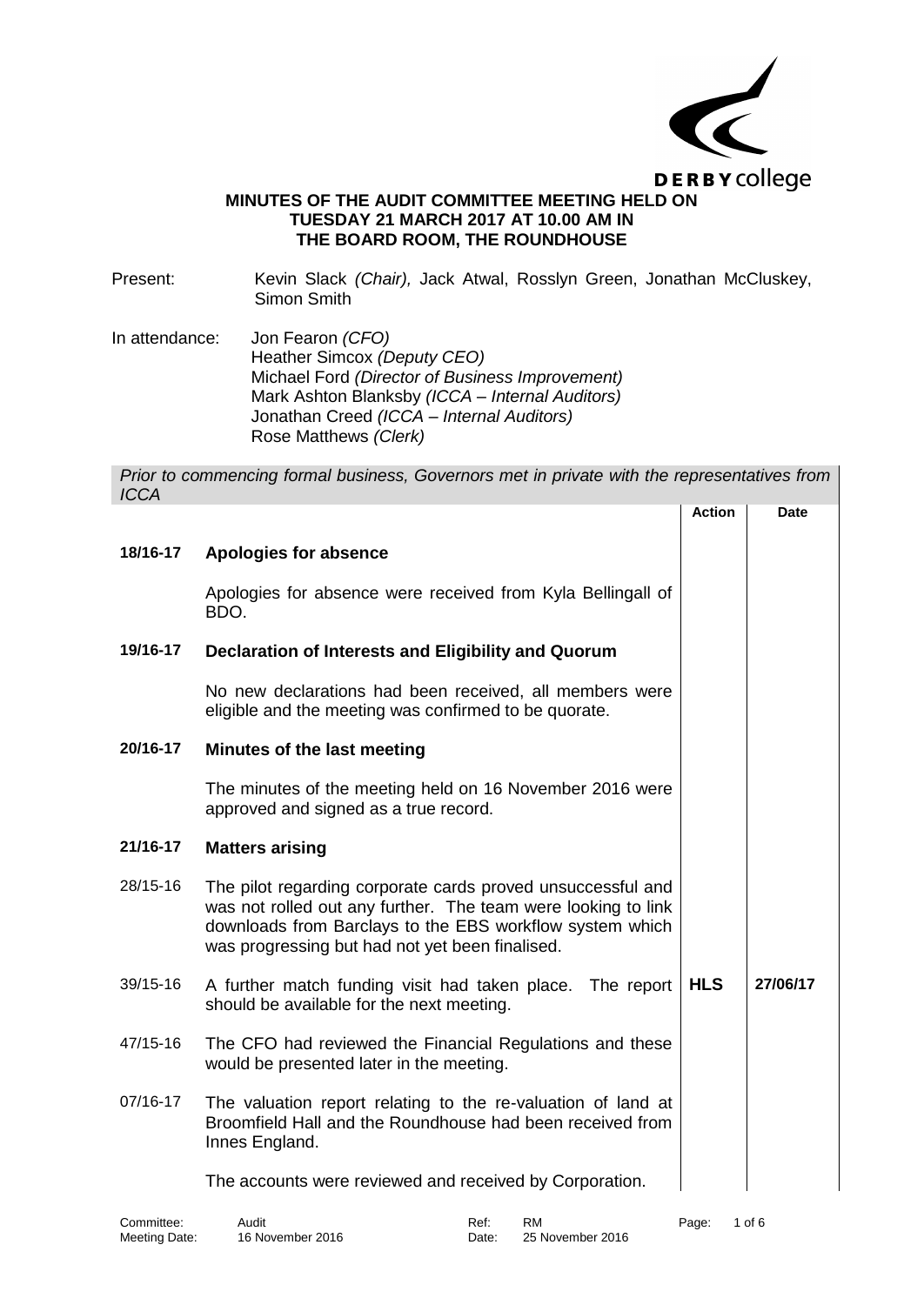# **22/16-17 Internal Audit**

# **2016-17 Assurance Plan Progress, including new reports;**

The Director of Business Improvement presented the Assurance Plan and progress towards this.

To date five audits had been completed and the report detailed the scope and status of these.

Rosslyn Green pointed out all the internal audit activities related to high risk rated items, but did not tally with the Risk Register. At the time the assurance plan was put together the risks were red, but the preventative controls and mitigation had reduced the risk levels.

# **Internal Audit Service:**

**HE Growth**

Jonathan Creed of ICCA, the Internal Auditors, summarised the scope of their assessment, which involved providing assurance the College's Higher Education (HE) Strategy (including higher apprenticeships) and delivery model was supported by robust income and growth plans and aligned to the College's strategic direction and curriculum pathways.

The overall assessment was amber and provided a positive audit opinion with three recommendations identified:-

- Clearly defined KPIs, embedded in the HE Strategy and curriculum offer with targets for growth.
- A HE Financial Plan to monitor delivery of financial targets set within the 2017-2020 strategic plan and allow contribution and ROI from the HE provision to be more closely monitored.
- the College further develop its management information reporting to allow dashboard data to be available on the staff intranet for HE provision and review the way in which all HE provision is coded in the student records system.

The Deputy CEO asked that the Committee note the HE Strategy is a standard agenda item for the Curriculum and Quality Committee.

Kevin Slack asked if the targets for the beginning of the new academic year were likely to be achieved. The Director of Business Improvement explained the new strategies were being developed and these targets were likely to be achieved, with the aim of a 1 September launch.

Simon Smith asked if ICCA would be able to provide assurance of a green response next time if all recommendations were actioned. Jonathan said, they provide an opinion and could not provide absolute assurance.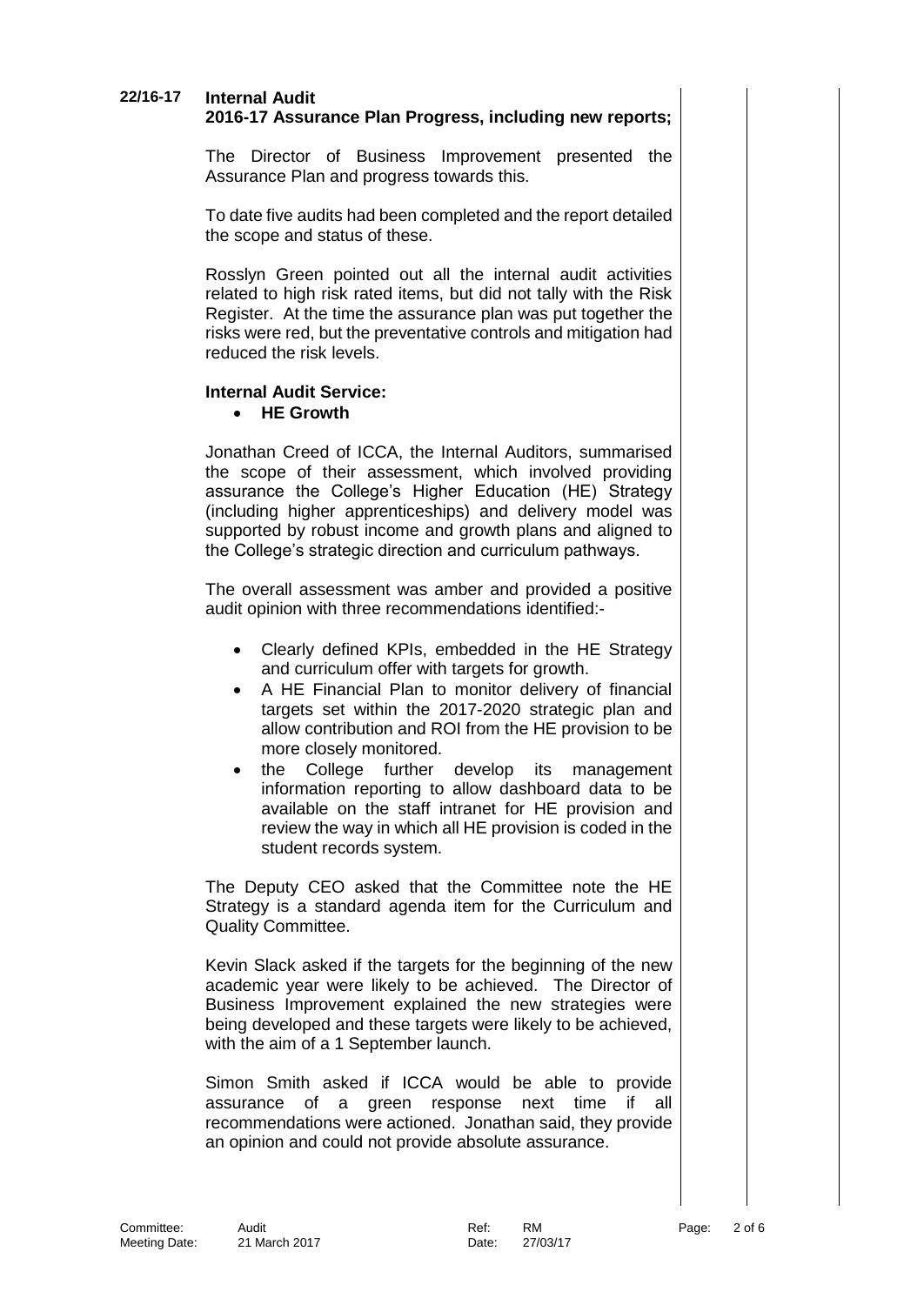# **English and Maths Strategy including Grade Predictions (Part 1)**

Jonathan Creed, of ICCA, continued by presenting the English and Maths Strategy Internal Audit Report. This was generated following the College's most recent Ofsted Inspection in March 2016, which identified further improvements were required in English and maths delivery. The audit would be carried out in two parts, the first focussing on a high level review of the strategies in place to engage students in maths and English, the process by which students are assessed – looking at controls to ensure compliance with the Conditions of Funding, along with mechanisms for predictions and intervention strategies for monitoring of attendance.

Part two, which has been planned to take place in May 2017, will focus on the College's compliance and ensure the delivery of maths and English is consistent cross-college.

As a result of the work carried out ICCA have provided a green, substantial assurance that the areas tested during the audit were designed and operating effectively with no significant weaknesses.

Two recommendations were made. The first related to initial assessment and capturing qualifications. The College should ensure processors are put in place to retain evidence to support the students flagged in the ILR as meeting the Conditions of Funding.

Rosslyn questioned the report which indicated 48 students were not meeting the conditions of funding for maths and 45 were not for English. It was explained those students had not provided evidence. Jonathan explained the College needed to review those records and look why they were not meeting the conditions of funding.

The second was that a standardised approach be taken to predicting grades at the start of the academic year across all curriculum areas.

Simon Smith questioned if ProMonitor was proved to be more accurate than teacher predictions. The Business Improvement Director said it would accurately monitor compliance. Kevin Slack asked if it was used across the sector. The Deputy CEO confirmed it was. The Business Improvement Director agreed to review if there was a training issue and progress further.

#### **23/16-17 External Assurance 2015-16**

### **Financial Statements and External Audit –** o **Representation Letter and MBS Accounts**

The final Representations Letter and MBS Accounts were presented for approval. The CFO explained there had been an extended conclusion of the MBS accounts as KPMG (the previous External Auditors) wanted to change the presentation

**MF 27/06/17**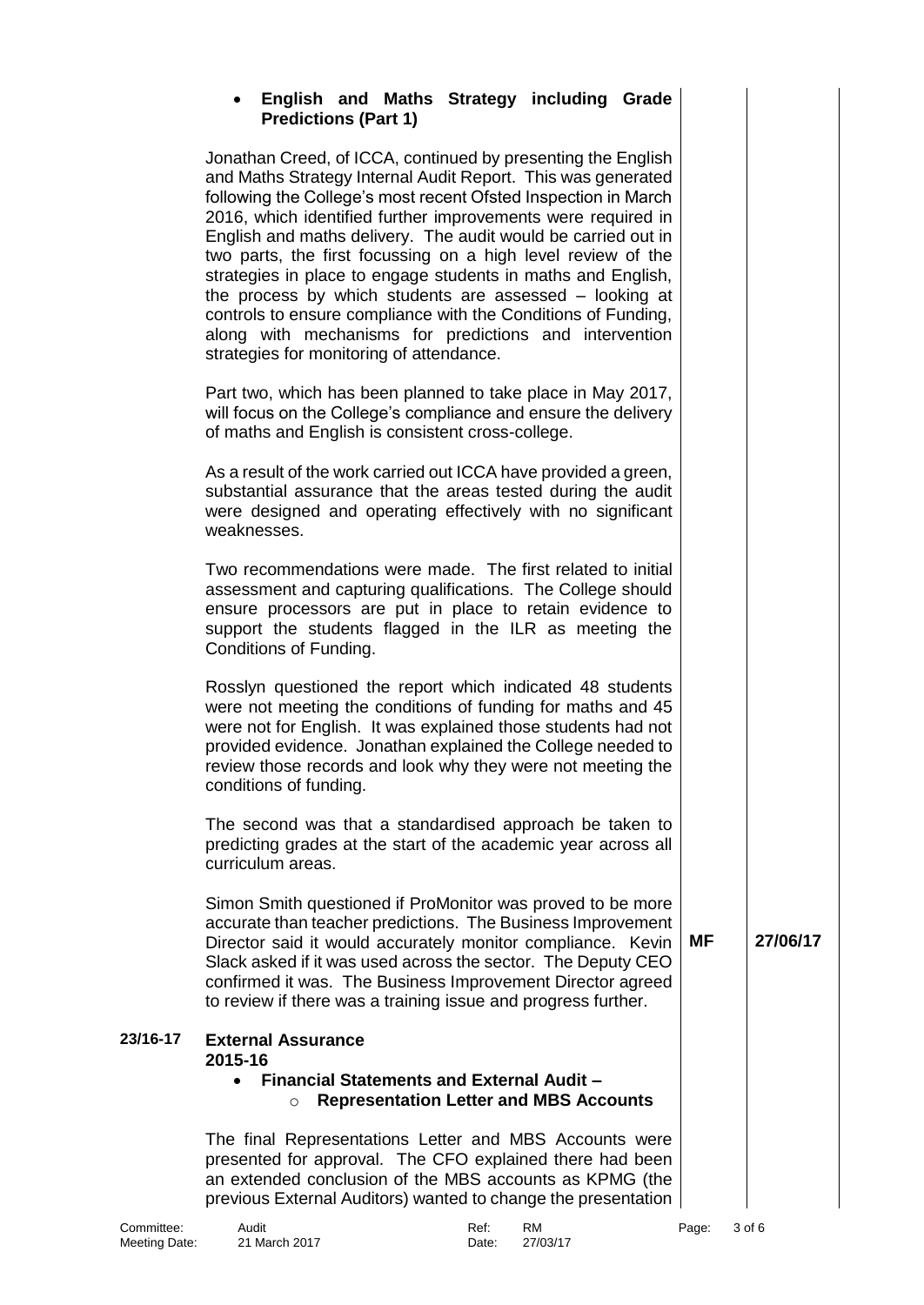|          | of the tax aid and gift aid in the accounts. MBS did not have<br>tax liability at that time. This was clarified in January and the<br>signed accounts returned from KPMG were expected<br>imminently.                                                                                                                                                                                                                                   |           |          |
|----------|-----------------------------------------------------------------------------------------------------------------------------------------------------------------------------------------------------------------------------------------------------------------------------------------------------------------------------------------------------------------------------------------------------------------------------------------|-----------|----------|
|          | Rosslyn Green had made some amendments to the<br>presentation of the accounts and would forward these onto the<br>Clerk.                                                                                                                                                                                                                                                                                                                | <b>RG</b> | 24/03/17 |
|          | 2016-17<br><b>Sub-Contracting Report</b><br>$\bullet$                                                                                                                                                                                                                                                                                                                                                                                   |           |          |
|          | The Internal Auditors, ICCA, presented their Final Advisory<br>Audit Report providing external assurance of Sub-Contracting<br>Controls. This was a follow-up report to confirm the actions<br>from the External Assurance Review carried out in 2015-16.<br>This was carried out prior to ICCA's appointment as the<br>College's internal auditors.                                                                                    |           |          |
|          | Three<br>of the five recommendations<br>had<br>been<br>fully<br>implemented. Follow up action had been identified when<br>entering into a sub-contract agreement:                                                                                                                                                                                                                                                                       |           |          |
|          | The College to ensure that contracts were issued and<br>$\bullet$<br>signed prior to the start of the academic year.<br>The College's relationship with Cogent Skills Services<br>$\bullet$<br>Limited must be confirmed. The CFO said Cogent was<br>not a sub-contractor when the review had taken place,<br>however, it would be from May.<br>All contracts should reflect the full legal name as<br>registered with Companies House. |           |          |
|          | Simon questioned the full scope of the audit and this was<br>clarified by ICCA.                                                                                                                                                                                                                                                                                                                                                         |           |          |
|          | regard to match funding requirements, it was<br>With<br>recommended the College update the standard contract to<br>include requirements as detailed in the report.                                                                                                                                                                                                                                                                      |           |          |
|          | The CFO pointed out the new funding guidance indicated any<br>large sub-contracting should be through the SFA. Kevin Slack<br>asked if this was a risk to the College. The CFO said the<br>College's strategy was to reduce sub-contracting provision<br>over time.                                                                                                                                                                     |           |          |
|          | Kevin asked about the SIGMA contract and questioned if this<br>would be breeched. He was assured it would not be.                                                                                                                                                                                                                                                                                                                       |           |          |
| 24/16-17 | <b>Monitoring Activity</b><br><b>Review</b><br>Οf<br><b>External</b><br><b>Audit</b><br><b>Internal</b><br>and<br><b>Recommendations</b>                                                                                                                                                                                                                                                                                                |           |          |
|          | The Director of Business Improvement shared the Internal and<br><b>External Recommendations Monitoring Report.</b>                                                                                                                                                                                                                                                                                                                      |           |          |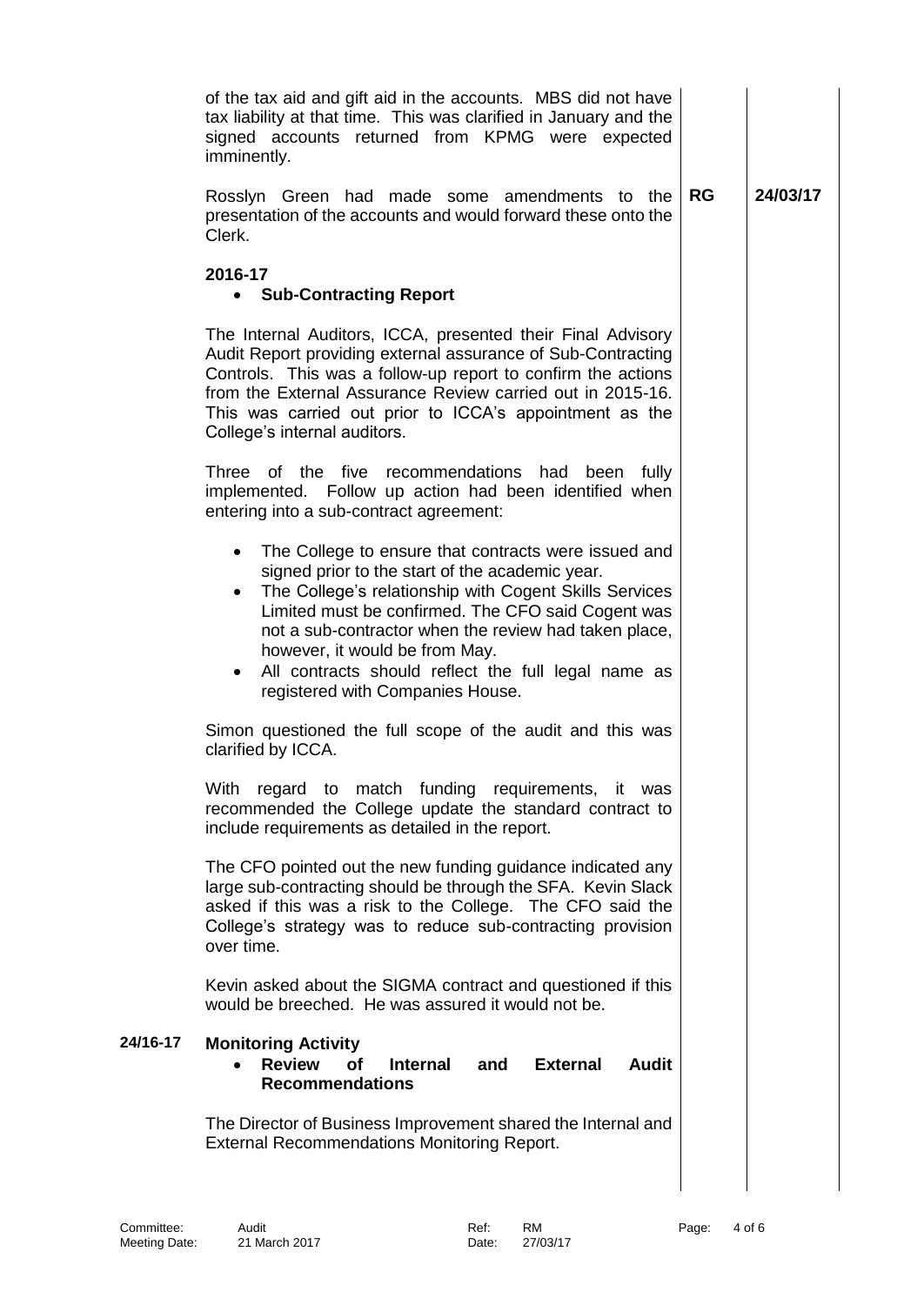|                | There were currently 58 recommendations being monitored<br>through the process. Of the recommendations 33 had been<br>actioned and associated tasks had been completed, 24 were<br>being undertaken but were within the agreed timescales for<br>completion and one recommendation relating to corporate<br>cards (low priority) was overdue because of delays with<br>associated actions.<br>There had been an increase in recommendations to monitor,<br>with the last report focussing on 39, compared with 58, which<br>had led to an increase in percentages.<br>Rosslyn Green questioned the Pearsons QMR Report, which<br>had not featured in the monitoring report previously.<br><b>The</b><br>Business Improvement Director explained more actions had<br>been taken from the report produced by Pearsons.<br>Jack Atwal looked at actions 45 and 49 and asked why the<br>completion dates indicated 28 <sup>th</sup> February 2017 yet were colour<br>coded amber. The Business Improvement Director explained<br>that was the date they were due for completion and the colour<br>would change once the paperwork had been received. |           |          |
|----------------|--------------------------------------------------------------------------------------------------------------------------------------------------------------------------------------------------------------------------------------------------------------------------------------------------------------------------------------------------------------------------------------------------------------------------------------------------------------------------------------------------------------------------------------------------------------------------------------------------------------------------------------------------------------------------------------------------------------------------------------------------------------------------------------------------------------------------------------------------------------------------------------------------------------------------------------------------------------------------------------------------------------------------------------------------------------------------------------------------------------------------------------------------|-----------|----------|
|                | The Committee agreed that once actions had been completed<br>they would be removed from the report.                                                                                                                                                                                                                                                                                                                                                                                                                                                                                                                                                                                                                                                                                                                                                                                                                                                                                                                                                                                                                                              | <b>MF</b> | 27/06/17 |
|                | <b>Risk Management and Risk Register Review</b>                                                                                                                                                                                                                                                                                                                                                                                                                                                                                                                                                                                                                                                                                                                                                                                                                                                                                                                                                                                                                                                                                                  |           |          |
| The            | Director of Business Improvement provided<br>the<br>Committee with an update on the high priority risks identified<br>in the Corporate Risk Register and a summary of current<br>litigation action being taken against the College.                                                                                                                                                                                                                                                                                                                                                                                                                                                                                                                                                                                                                                                                                                                                                                                                                                                                                                              |           |          |
|                | Rosslyn Green asked how sub-contracting for learner loans<br>would link with the preventative controls for sub-contracting.<br>The CFO explained sub-contracting for learner loans was<br>allowed as long as the College had previously worked with that<br>supplier, however that would not apply next year.                                                                                                                                                                                                                                                                                                                                                                                                                                                                                                                                                                                                                                                                                                                                                                                                                                    |           |          |
|                | Jack Atwal probed the liability on case KD. The Health and<br>Safety Committee had put actions in place to prevent a re-<br>occurrence and signage had gone up around the area.                                                                                                                                                                                                                                                                                                                                                                                                                                                                                                                                                                                                                                                                                                                                                                                                                                                                                                                                                                  |           |          |
| Safety.        | There had been no significant incidents relating to Health and                                                                                                                                                                                                                                                                                                                                                                                                                                                                                                                                                                                                                                                                                                                                                                                                                                                                                                                                                                                                                                                                                   |           |          |
| health issues. | The number of Safeguarding disclosures had increased from<br>168 to 195 compared to the previous year. There was a trend<br>around health and wellbeing and improved reporting of mental                                                                                                                                                                                                                                                                                                                                                                                                                                                                                                                                                                                                                                                                                                                                                                                                                                                                                                                                                         |           |          |
| referral.      | There had been two Prevent referrals, both learners were not<br>deemed to be of significant risk and one potential Channel                                                                                                                                                                                                                                                                                                                                                                                                                                                                                                                                                                                                                                                                                                                                                                                                                                                                                                                                                                                                                       |           |          |
|                | Rosslyn Green questioned why Risks 15 and 33 had been<br>closed and the Business Improvement Director explained Risk                                                                                                                                                                                                                                                                                                                                                                                                                                                                                                                                                                                                                                                                                                                                                                                                                                                                                                                                                                                                                             |           |          |